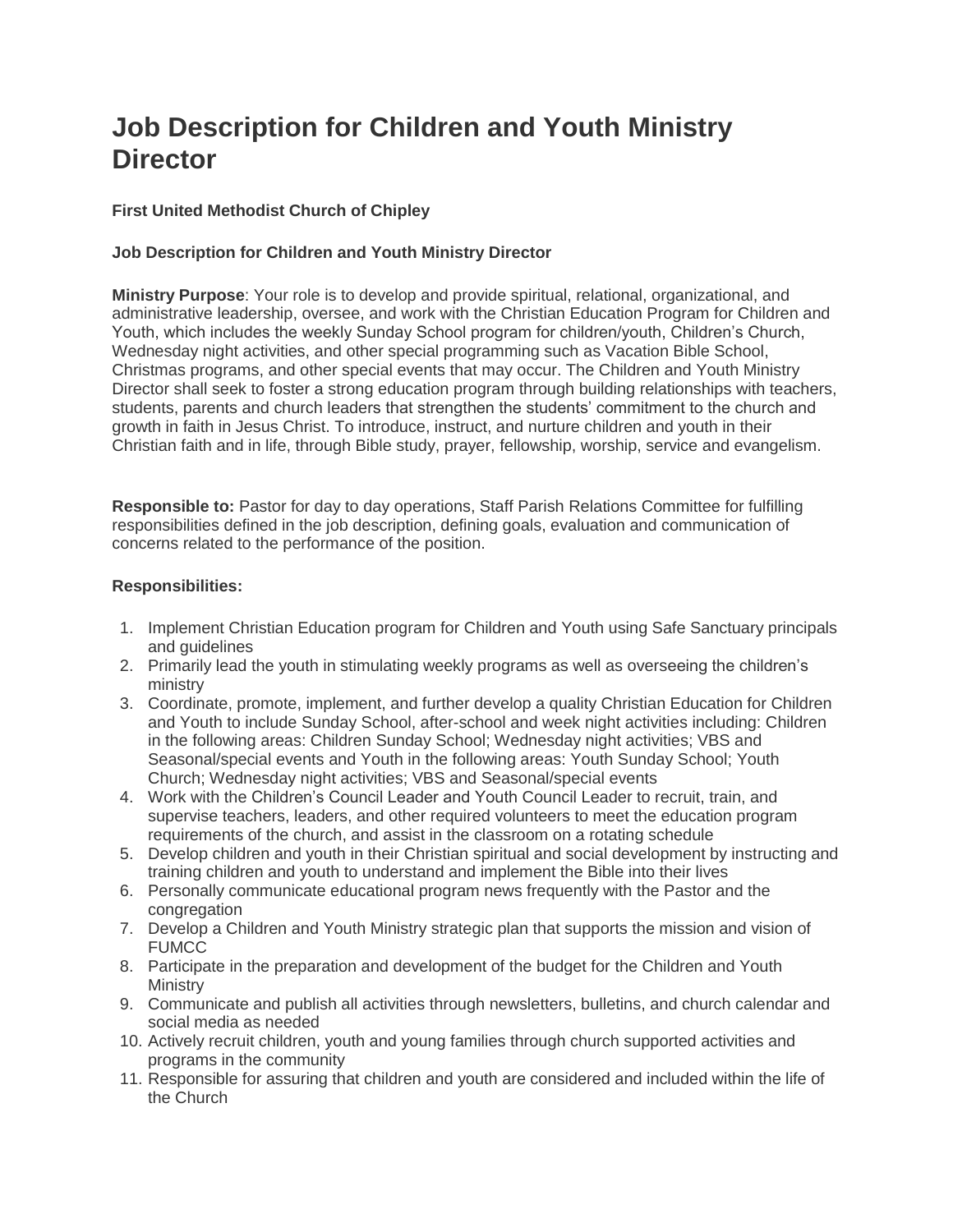- 12. Participate with other Christian ministry professionals in the community as opportunities arise that fit within the church's purpose and ministry vision
- 13. Encourage and coordinate outreach opportunities and summer programs for Children and Youth as appropriate

## **Qualifications:**

The Children and Youth Ministry Director plays a major role in the faith development of all ages within the church, both as a leader and as an example. FUMCC seeks a person who has a solid understanding of the foundations of Christian faith, and who has a strong desire to nurture children and youth in the Christian faith. The person will be familiar with or willing to learn the United Methodist Church doctrine/discipline. We seek a person who generates new ideas and programs, who also values the team concept of ministry, and accepts suggestions from the Children's Council leader and the Youth leader.

- A degree or background in a relevant field of study
- Spiritual maturity and high moral and ethical conduct
- A sense of call and a **passion** for working with children and youth and team members able to inspire
- Friendly, enthusiastic, and flexible team approach while working with children, youth, parents, staff members
- Good organizational, teaching, administration and computer/technology skills
- An understanding of child and adolescent development and skill level
- Ability to relate to children and youth and be able to teach them about Christ
- Strong written and verbal communication skills
- Vital relationship with Jesus Christ
- Ability to recruit, train, organize and motivate volunteers for children's and youth ministries
- Desire to encourage multi-generational fellowship
- Spiritual gifts including but not limited to leadership, administration, and teaching.
- Teachable, servant's heart; team builder and team player
- Shares the vision, philosophy of ministry, and commitments of FUMCC
- Be in relationship with youth, children, and their families. Seek out and meet with youth and children, sharing their joys and concerns, and challenging their spiritual growth. Minister to their needs and make appropriate care referrals when necessary

#### **Working conditions**:

The Children and Youth Ministry Director position requires flexible hours, including evenings and weekends. The position is full time and salaried. The actual numbers of hours required during any given week are those needed to fulfill the responsibilities of the position. It is recognized that the schedule may vary at different times of the year. Expectation is that director will work on Sundays well as other specific times as agreed upon with senior pastor and SPRC.

It is expected that the chosen candidate will:

- Keep the church office and the Pastor informed as to how he/she may be contacted
- Notify the Children's Council Director and Youth Director prior to any unforeseen absence from regularly scheduled hours, events or duties, and provide a suitable substitute in case of anticipated absence
- Adhere to hours and schedule discussed and agreed upon with the Pastor and Staff/Parish Relations Committee